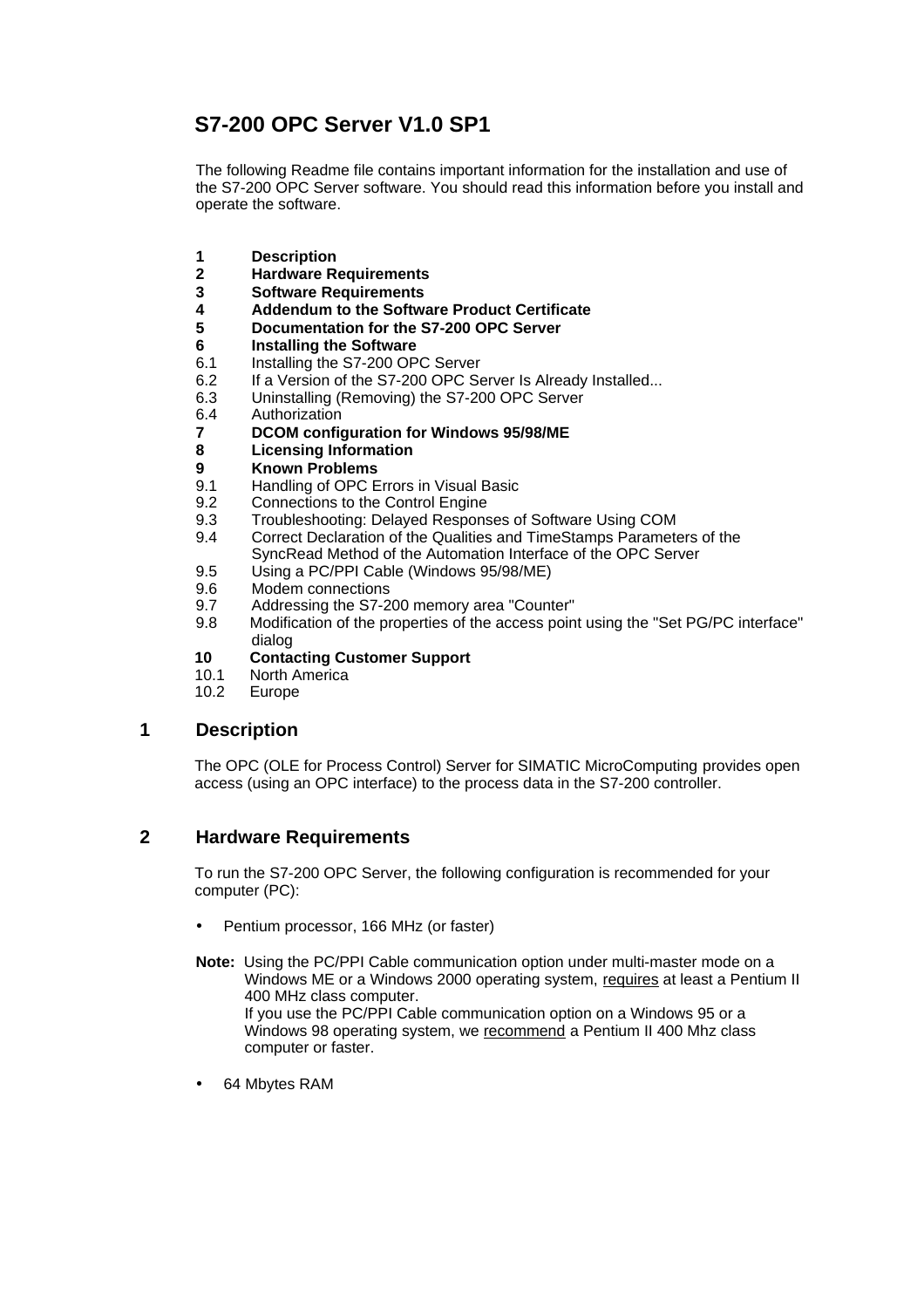- VGA monitor, keyboard, and mouse which are supported by Microsoft Windows NT/2000 or Windows 95/98/ME
- Approximately 20 Mbytes of additional memory on your hard disk (plus an additional 20 Mbytes for temporary use during the installation process)
- At least 1 Mbyte free memory capacity on drive C for the Setup program. (Setup files are deleted when the installation is complete.)

# **3 Software Requirements**

The S7-200 OPC Server is a 32-bit application that requires either of the following operating systems:

- Microsoft Windows NT 4.0 with Service Pack 6 (or higher) Service Pack 6 is available as a free download from Microsoft (www.microsoft.com)
- Microsoft Windows 2000 with Service Pack 1 (or higher) Service Pack 1 is available as a free download from Microsoft (www.microsoft.com)
- Microsoft Windows 95 with Service Pack 1 (or higher) and Microsoft Internet Explorer 5 (or higher), Windows 98 or Windows ME Microsoft Windows 95 Service Pack 1 is available as a free download from Microsoft (www.microsoft.com)

**Note:** The S7-200 OPC Server has been tested successfully on the following systems: Windows NT 4.0 SP6, Windows 2000 SP1, Windows 95c, Windows 98 SE, Windows ME.

Shifting to hibernation mode under **Microsoft Windows 2000 and Microsoft Windows Millennium** is not supported by the S7-200 OPC Server if connections to the control engine are open.

# **4 Addendum to the Software Product Certificate**

The Software Product Certificate is part of the Agreement concerning the use of software products acquired against one-time payment which is included in the consignment. It lists, among other things, the licensed software components and their guarantee class.

The customer is not authorized to make modifications to the software during the period of contract.

In any correspondence, refer to the identification number shown on the Software Product Certificate.

# **5 Documentation for the S7-200 OPC Server**

The *OPC Server Interface for SIMATIC MicroComputing User Manual* provides you with an overview of interfaces of the OPC server and should be read before working with this product. An electronic version of the *OPC Server Interface for SIMATIC MicroComputing User Manual* is installed on your computer when you install this software.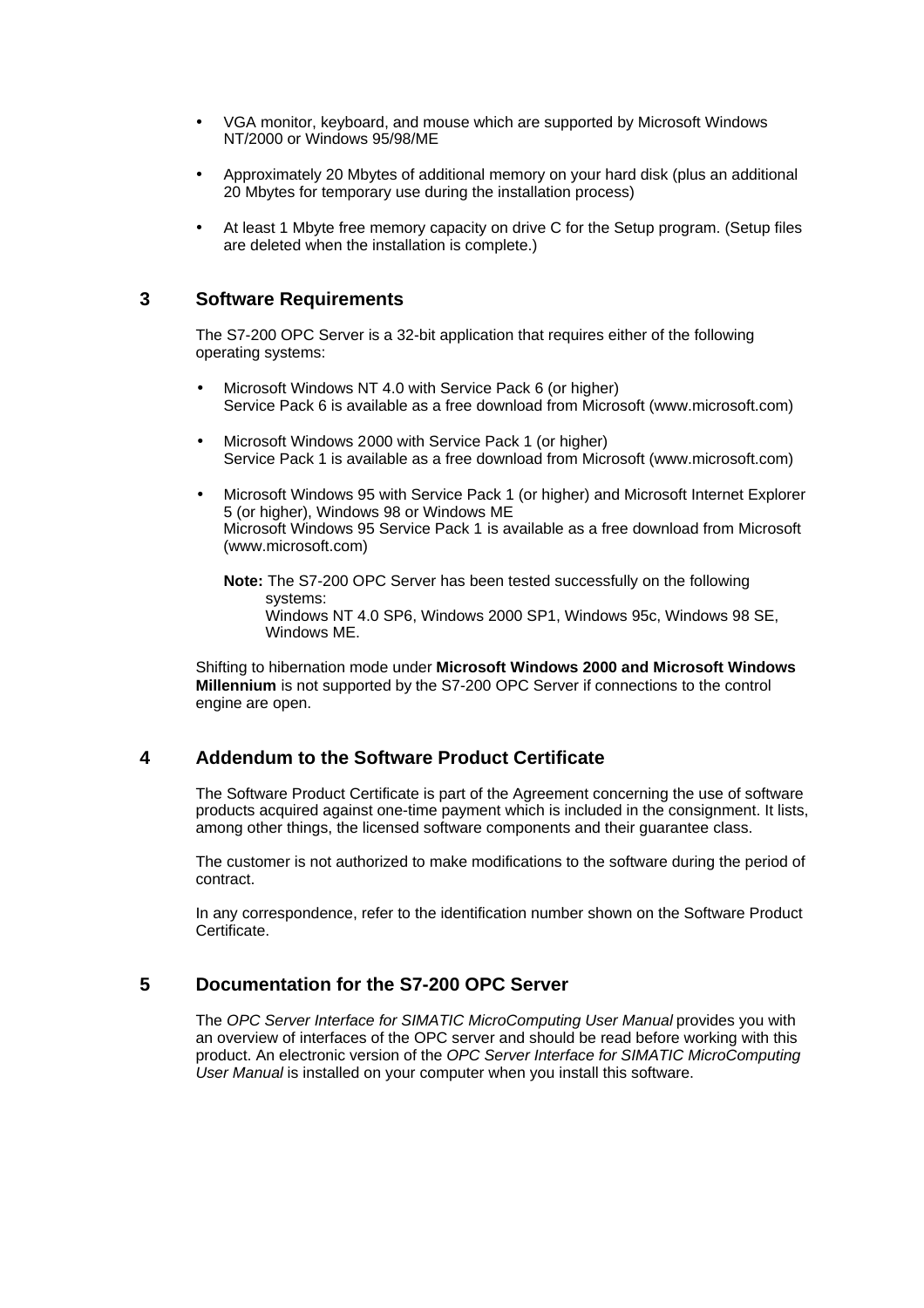# **6 Installing the Software**

#### **6.1 Installing the S7-200 OPC Server**

**Note:** In addition to the 20 Mbytes on your hard drive for the S7-200 OPC Server software, the installation procedure requires an additional 20 Mbytes of temporary space for copying files. This additional temporary space is used only during the installation procedure.

Use the following procedure to install the software:

- 1. Insert the CD-ROM.
- 2. Use the Windows Start menu (**Start > Run**) to open the Run dialog box.
- 3. Click the Browse button in the Run dialog box and select the Setup.exe icon on the CD-ROM.
- 4. Double-click the SETUP.EXE icon to enter it into the Run dialog box, then click OK to start the Setup program. Follow the instructions displayed by the Setup program.

#### **6.2 If a Version of S7-200 OPC Server Is Already Installed...**

If the Setup program finds another version of the S7-200 OPC Server on the computer, the program reports this and asks you which of the following you want to do:

- Abort the installation so that you can uninstall the old version of the S7-200 OPC Server and then start the installation again.
- Continue the installation and overwrite the old version with the new version.

Your software will be better organized if you uninstall any older versions before installing the new version. Overwriting an old version with a new version has the disadvantage that if you then uninstall, any remaining components of the old version are not removed. If you uninstall the older version of the S7-200 OPC Server, you must reboot your computer before installing the new version.

### **6.3 Uninstalling (Removing) the S7-200 OPC Server**

Use the Windows Add/Remove Programs procedure to remove the S7-200 OPC Server:

- 1. Select the **Start > Settings > Control Panel** menu command to display the Windows NT control panel.
- 2. Double-click the Add/Remove Programs icon to display the Add/Remove Programs Properties dialog box.
- 3. Select the entry for "SIMATIC S7-200 OPC Server" and click the Add/Remove button.
- 4. Follow the instructions of the dialogs to remove the S7-200 OPC Server. (If the Remove Enable File dialog box appears, click the No button if you are unsure how to respond.)

### **6.4 Authorization**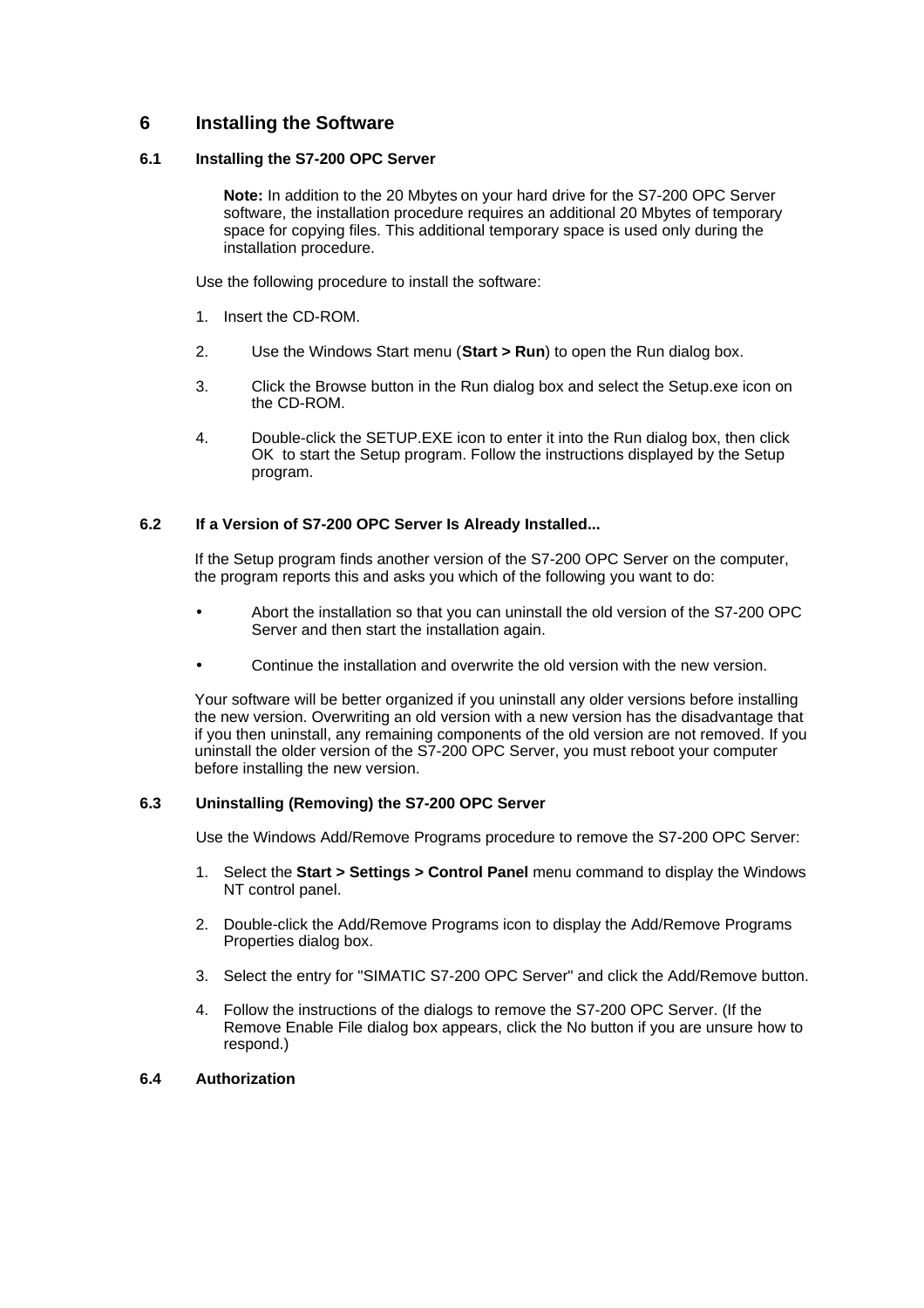During installation, the Setup program checks to see whether an authorization is installed on the hard disk. If no authorization is found, a message appears that the software can be used only with an authorization. If you wish, you can run the authorization program immediately or continue the installation and execute the authorization at a later date.

**Note:** You must always install the authorization on drive C.

# **7 DCOM configuration for Windows 95/98/ME**

Windows 95/98/ME does not provide the **dcomcnfg** utility. Running the **dcomcnfg** utility on the above operating systems may require additional installation of dcom95.exe and dcm95cfg.exe (for Windows95) or dcom98.exe and dcm95cfg.exe (for Windows98/ME). These files are available as a free download from MicroSoft (www.microsoft.com). To configure your computer as a client or as a server for Windows 95/98/ME perform the following steps:

- 1. Use the Windows Start menu (**Start > Run**) to open the Run dialog box.
- 2. In the Run dialog box, enter **dcomcnfg** and click on the OK button.
- 3. In the "Default Properties" tab of the "Distributed COM Configuration Properties" dialog box
	- Check the "Enable Distributed COM on this computer" option
	- Set The Default Authentication Level to "Connect".
	- Set the Impersonation Level to "Identify".
- 4. Click "OK" to enter these changes and to close the Distributed COM Configuration Properties dialog box.

# **8 Licensing Information**

Siemens grants a license to use the enclosed software to the original purchaser. Copies may be made for back-up purposes only. Copies made for any other purpose are expressly prohibited, and adherence to this requirement is the sole responsibility of the purchaser.

Siemens makes no warranty, expressed or implied, with regard to this software. All implied warranties, including the warranties of merchantability and fitness for a particular use, are hereby excluded.

Siemens' liability is limited to the purchase price. Under no circumstances shall Siemens, or the authors of this product, be liable for any incidental or consequential damages, nor for any damages in excess of the original purchase price.

# **9 Known Problems**

### **9.1 Handling of OPC Errors in Visual Basic**

OPC methods return error codes in a HRESULT (a Long variable, in hexadecimal format). For Visual C, error conditions are handled with the HRESULT. For Visual Basic, error handling is written to the VB error object (ERR). You must add code to your VB program to access the error codes from the OPC interface.

### **9.2 Connections to the Control Engine**

The S7-200 CPUs 221, 222, 224, and 226 support a maximum of 6 connections (refer to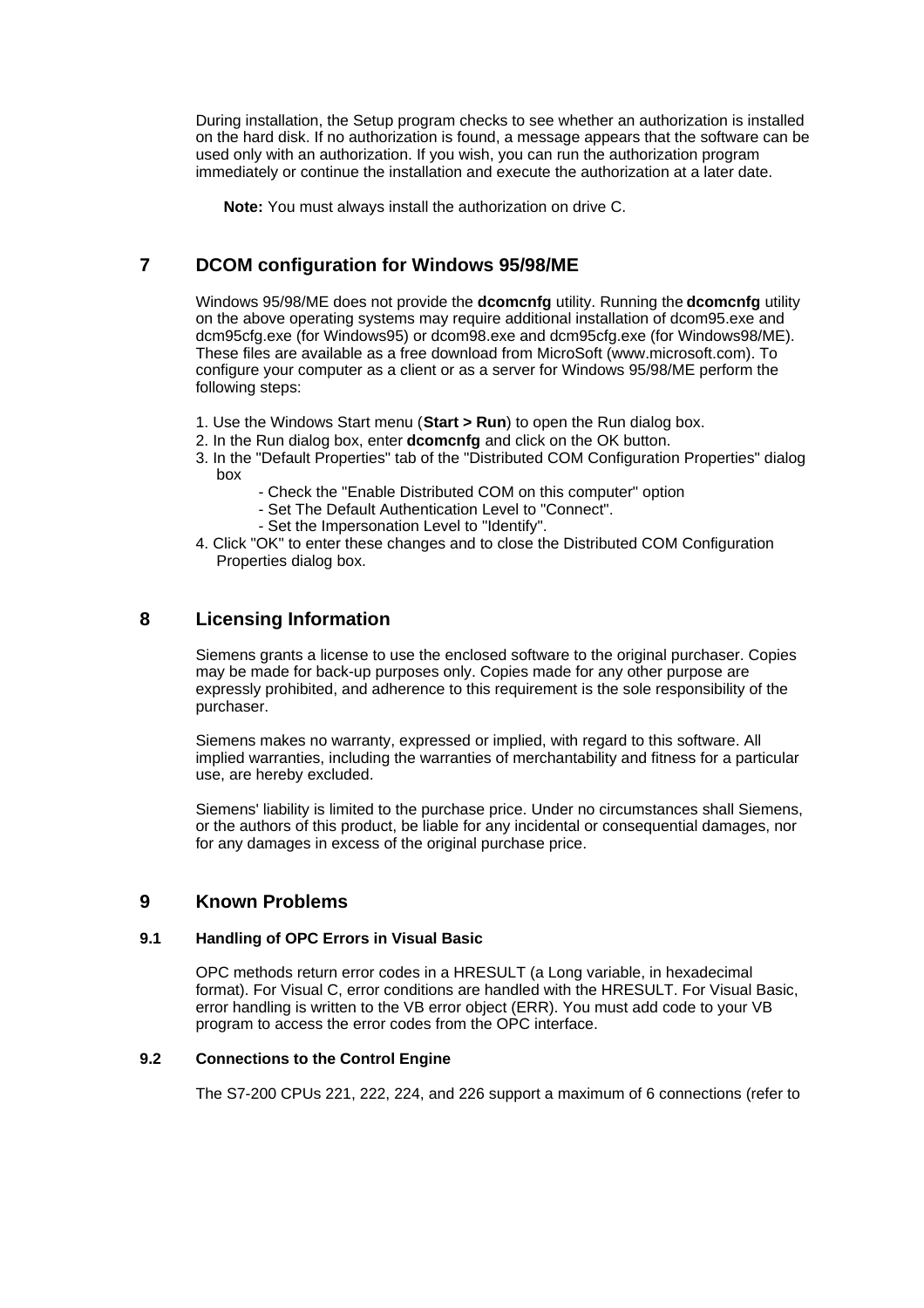the documentation of your control engine for detailed information). One of these 6 connections is reserved for OP. Using MPI/Profibus on a DP interface (e.g. EM277), the remaining 5 connections are available. Using the Port interface (Port 0/1) over MPI (e.g. CP5611), only 3 connections can be opened at a time. The PPI protocol supports only one connection to the control engine at a time. Therefore, you cannot use more than one OPC client or more than one Data control over the PPI network at a time.

**Note:** The connection supported by the PPI protocol includes the connection made by STEP 7-Micro/WIN. If the PPI protocol is used, remember to close STEP 7- Micro/WIN before opening the connection to the control engine.

#### **9.3 Troubleshooting: Delayed Responses of Software Using COM**

Your DCOM configuration can affect local COM operations. For example, setting the "Default Authentication Level" to "None" (instead of to "Connect") can delay the connections to software applications for up to 6 minutes as the Windows operating system performs its security checking. This affects not only the S7-200 OPC Server and WinAC products (such as Computing or WinLC), but other software applications that use COM (such as Microsoft Word).

#### **9.4 Correct Declaration of the Qualities and TimeStamps Parameters of the SyncRead Method of the Automation Interface of the OPC Server**

The Automation interface of the MicroComputing OPC server contains an error that can generate a memory leak. The correct declaration for the Qualities and TimeStamps parameters of the SyncRead (synchronous read) method is:

**Dim Qualities As Variant Dim TimeStamps As Variant**

The documentation for the OPC server incorrectly identifies these parameters as "Qualities() as Variant" and "TimeStamps() as Variant".

#### **9.5 Using a PC/PPI Cable (Windows 95/98/ME)**

In order to use a PC/PPI cable with S7-200 OPC Server running on Windows 95/98/ME, you must decrease the size of the receive buffer for the COM port. Use the following procedure:

- 1. From the Windows desktop, right click the My Computer icon and choose the Properties menu item.
- 2. From the System Properties dialog box, select the Device Manager tab.
- 3. From the Device Manager tab, locate and double-click the Ports icon.
- 4. From the expanded Ports branch, locate and double-click the Communication Port icon for the specific COM port.
- 5. From the Communication Port Properties dialog box, choose the Port Settings tab.
- 6. From the Port Settings tab, click the Advanced button.
- 7. Examine the slider for Receive Buffer. If it is not at the lowest possible setting (1), move it to the lowest setting.
- 8. Choose OK to confirm your selections and close the open dialog boxes.